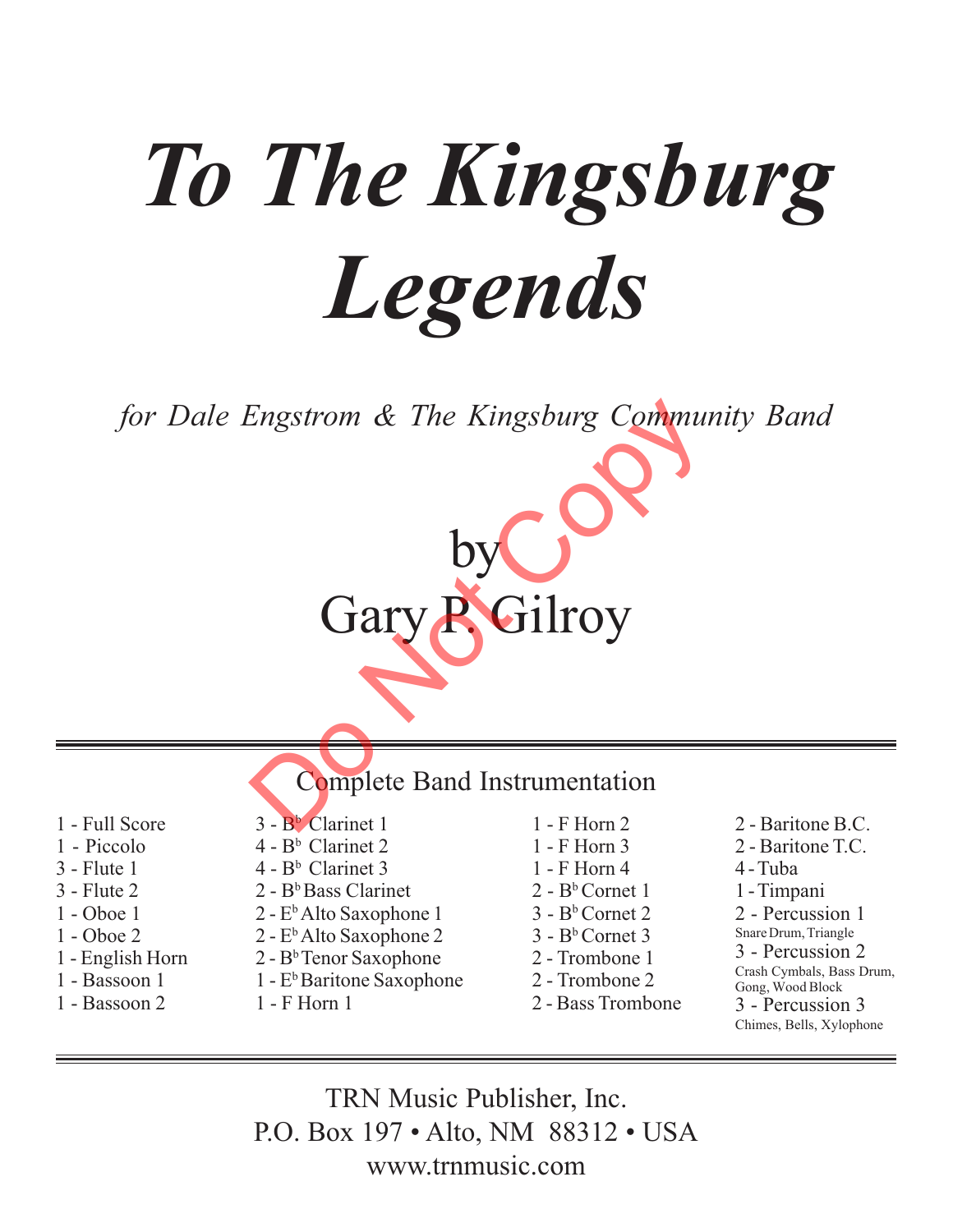#### **TO THE KINGSBURG LEGENDS**

Kingsburg, California is a small Swedish community about 20 miles south of Fresno, California. The Kingsburg Community Band has a history dating back to their first conductor, Lars Claus, who led the band from 1887 to 1888. Thirty directors later and about 30 years later, Dale Engstrom became the director of the band and continues today conducting concerts in the park on Thursday evenings during the summer months. In the late 1990's, Dale Engstrom invited Dr. Gary P. Gilroy to guest conduct the band on one of those Thursday evening concerts and he also invited him to compose a march for the band. Gilroy accepted the challenge and began to look for inspiration.

Gary P. Gilroy had a great respect and admiration for the town of Kingsburg and the musical offspring the area had to boast. "What was in the water in that town?", Gilroy asked himself. The town had only one high school and yet, they always had a very fine music program (Dale Engstrom was also the music teacher at the high school at that time) with students making the all-state bands and choirs. Students coming out of the program and making it in the musical world were people such as Dale Engstrom, who is now Director of Bands at Fresno City College, and his brother Dr. Larry Engstrom, who currently serves as the Director of the School of Arts at the University of Nevada, Reno. Their father, Wally Engstrom, served as the conductor of the Kingsburg Community Band off and on from 1958 through 1980.

Another Kingsburg product, Paul Shaghoian served as a graduate assistant to Dr. Gilroy in the mid 1990's as he worked on his master's degree at Fresno State, but, prior to that, Paul played trumpet on tour with the Glenn Miller Band as well as lead trumpet in the North Texas One O'Clock Band. Shaghoian's Buchanan High School and Alta Sierra Intermediate School Jazz Bands were perennial favorites for annual *Downbeat Magazine* Awards. Paul Shaghoian's sisters were also very successful. Susan Shaghoian is a music educator in Tulare, California and took over as Director of the La Sierra Music Camp when Paul died an untimely death from a heart attack in 2004. Vicki Shaghoian, another of Paul's sisters, teaches music at Yale University and sings professionally in New York City. Another great trumpeter to come from Kingsburg is Scott Englebright, who was a former lead trumpet with the Maynard Ferguson Band as well as the Wood Herman Band. Bill Thornby is a Songwriter from 20th Century Fox and MTM Music, and Brent Weaver received his DMA and is now a Professor of Music at George Fox University. Vince Villanueva is currently working for Dreamworks and American Idol in the music field. The list could go on but space is limited. minal favorites for annual *Downbeat Magazine* Awards. Paul Shaghc<br>is a music educator in Tulare, California and took over a Director of<br>each from a heart attack in 2004. Vicki Shaghcain, and took over a Director of<br>each f

So when Gilroy wrote his march for the Kingsburg Community Band, he wanted to write something as a tribute to the many great music teachers and performers that have come from this wonderful little gem of a California town. He felt that the town seemed to produce a "legendary" collection of music teachers and musicians, and he offers this simple fanfare and march as a salute to the many musicians mentioned above as well as the many others far too many to list here.



#### **Dr. Gary P. Gilroy, Director of Bands, Fresno State**

Gary P. Gilroy is a Professor of Music and Director of Bands at California State University, Fresno. In 1993 he was appointed Associate Director of Bands and Director of the Bulldog Marching Band. After 13 years in this position, building one of the finest collegiate marching bands on the west coast, Dr. Gilroy became Director of Bands in 2006. Prior to this appointment he served for a decade as Director of Bands at Fred C. Beyer High School in Modesto, California where his band was awarded several national honors as well as the International Sudler Shield Award from the John Philip Sousa Foundation. Gilroy also served as faculty at CSU, Stanislaus and graduate assistant at the University of Oregon in Eugene, Oregon where he completed his doctorate in 1995.

Gilroy has served on the board of California Band Directors Association for fourteen years, and he is a Past President of that organization. He is also a Past President of the Fresno Madera Counties Music Educators Association. From 1999 to 2006, he served on the board of the National Band Association as a Member At Large and the Western Division Chairman.

Dr. Gilroy is in demand as a guest conductor of many honor bands throughout the United States. As an adjudicator and guest conductor, he has served in 39 states and throughout Canada. Dr. Gilroy has been the conductor for all state groups in Colorado and Oregon as well as the California Band Directors Association All-State High School Symphonic Band.

An ASCAP Award-winning composer, Gilroy's music is published for concert band, marching band, and percussion ensembles through the Arrangers Publishing Company, BRS Music, Inc., C. Alan Publications, Daehn Publications, Kagarice Brass Editions, Matrix Publications, TRN Publications, Warner Brothers, Wingert-Jones, Inc., and CPP/Belwin Mills. His compositions have been featured at the Bands of America National Concert Band Festival in Indianapolis, the Eastern Trombone Workshop in Washington, DC, the International Trombone Festival in New Orleans, and on many occasions at the International Midwest Band and Orchestra Clinic in Chicago. Additionally, Gilroy's compositions have been performed by many regional and state honor bands throughout the United States. Dr. Gilroy served as the arranger/composer for the 2008 Olympic Orchestra in Beijing, China. He has been an ASCAP Composers Award recipient every year since 2001.

Dr. Gilroy and his wife Dena have lived in Clovis, California since 1993. His daughter, Alexandra, is currently a music major at UCLA and his son, Nicholas, is a music major at CSU, Long Beach.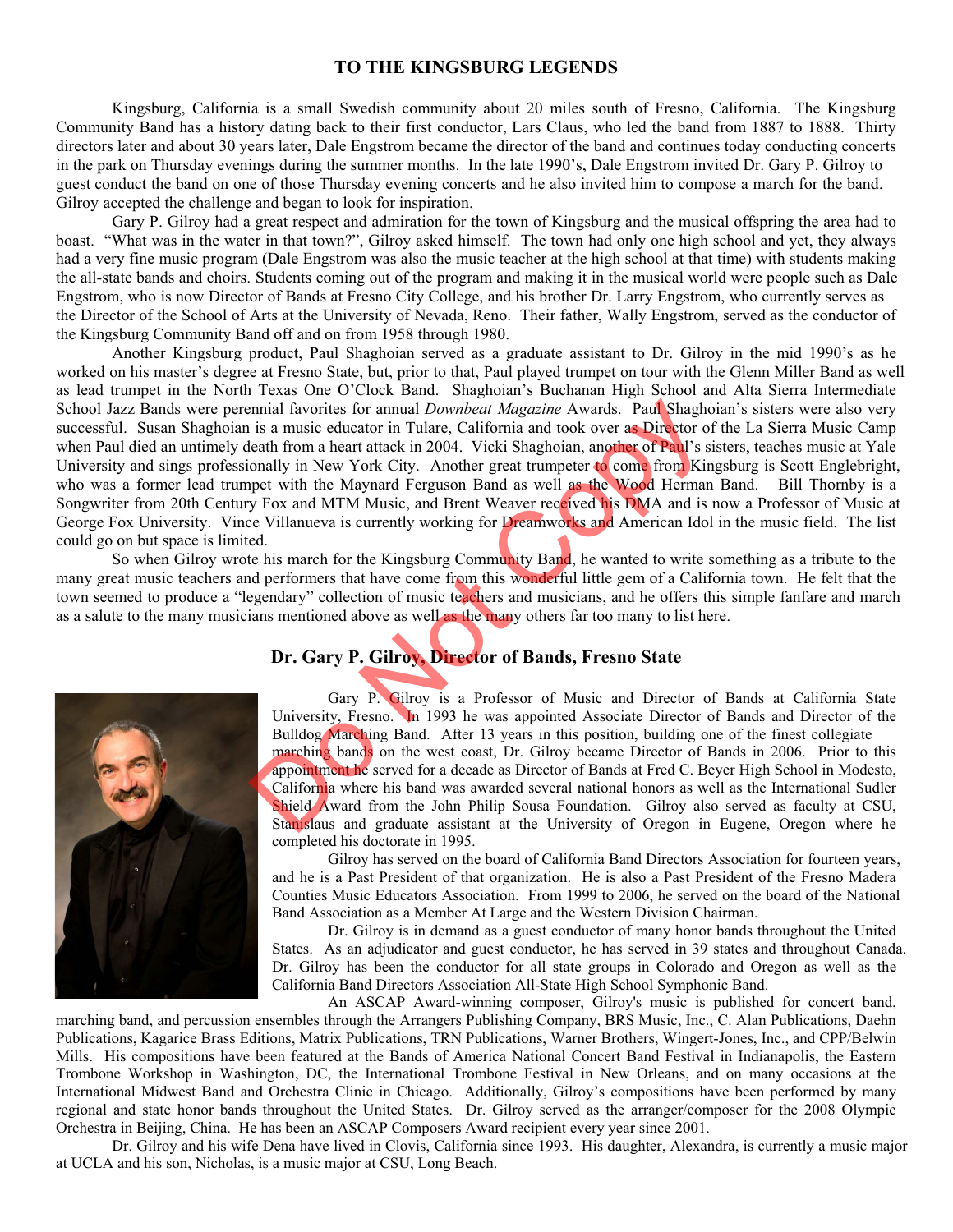## **To The Kingsburg Legends**

for Dale Engstrom & The Kingsburg Community Band Gary P. Gilroy

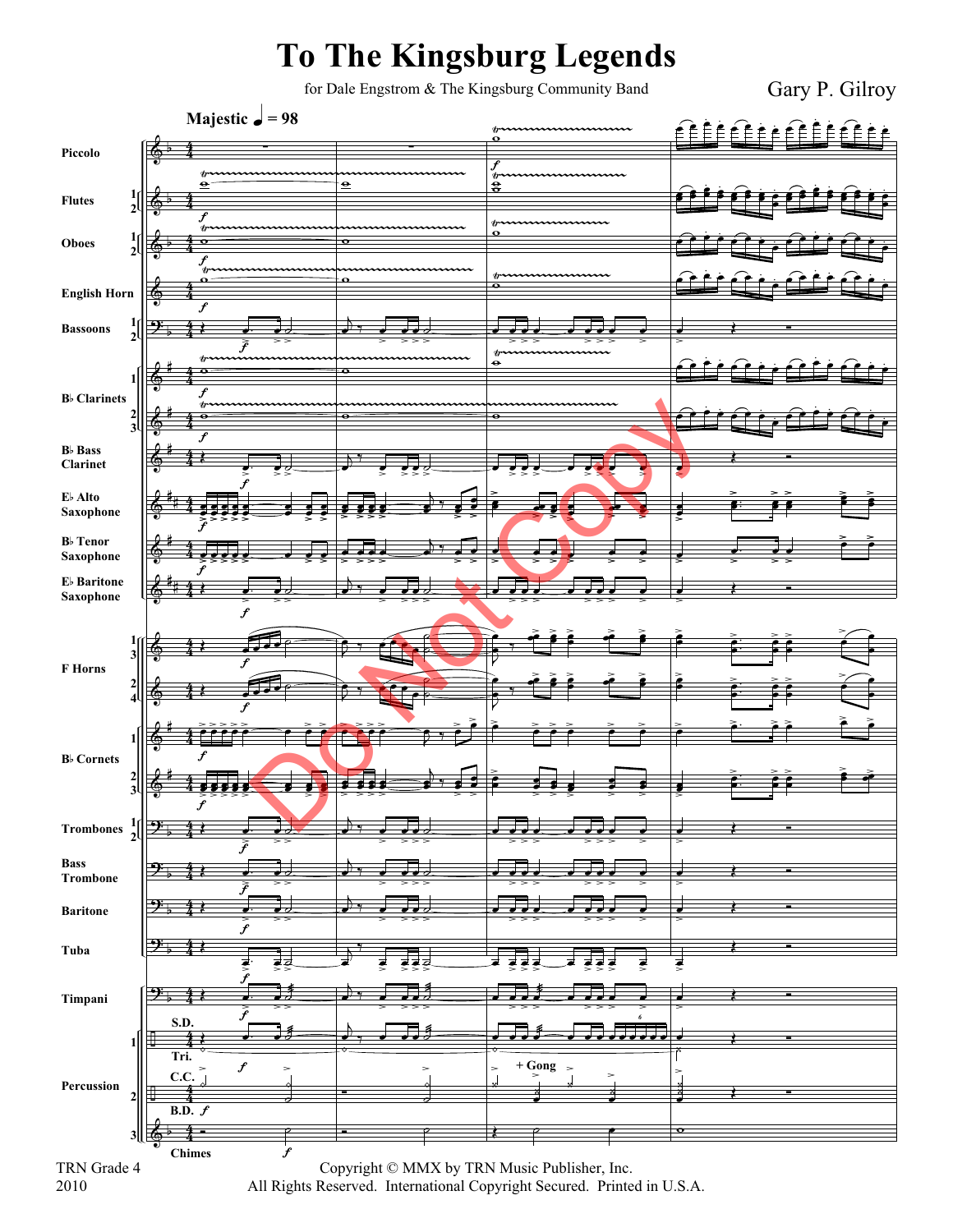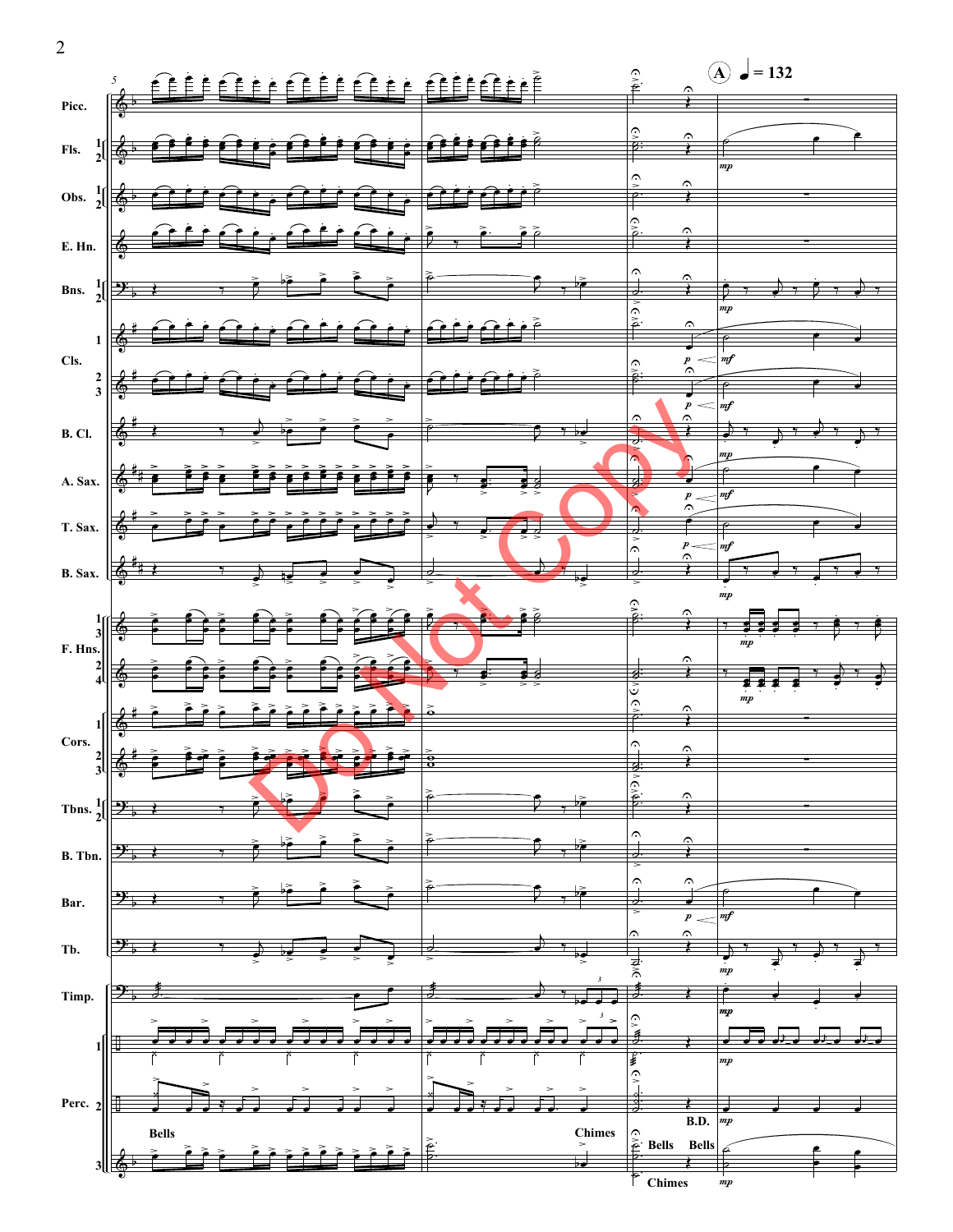